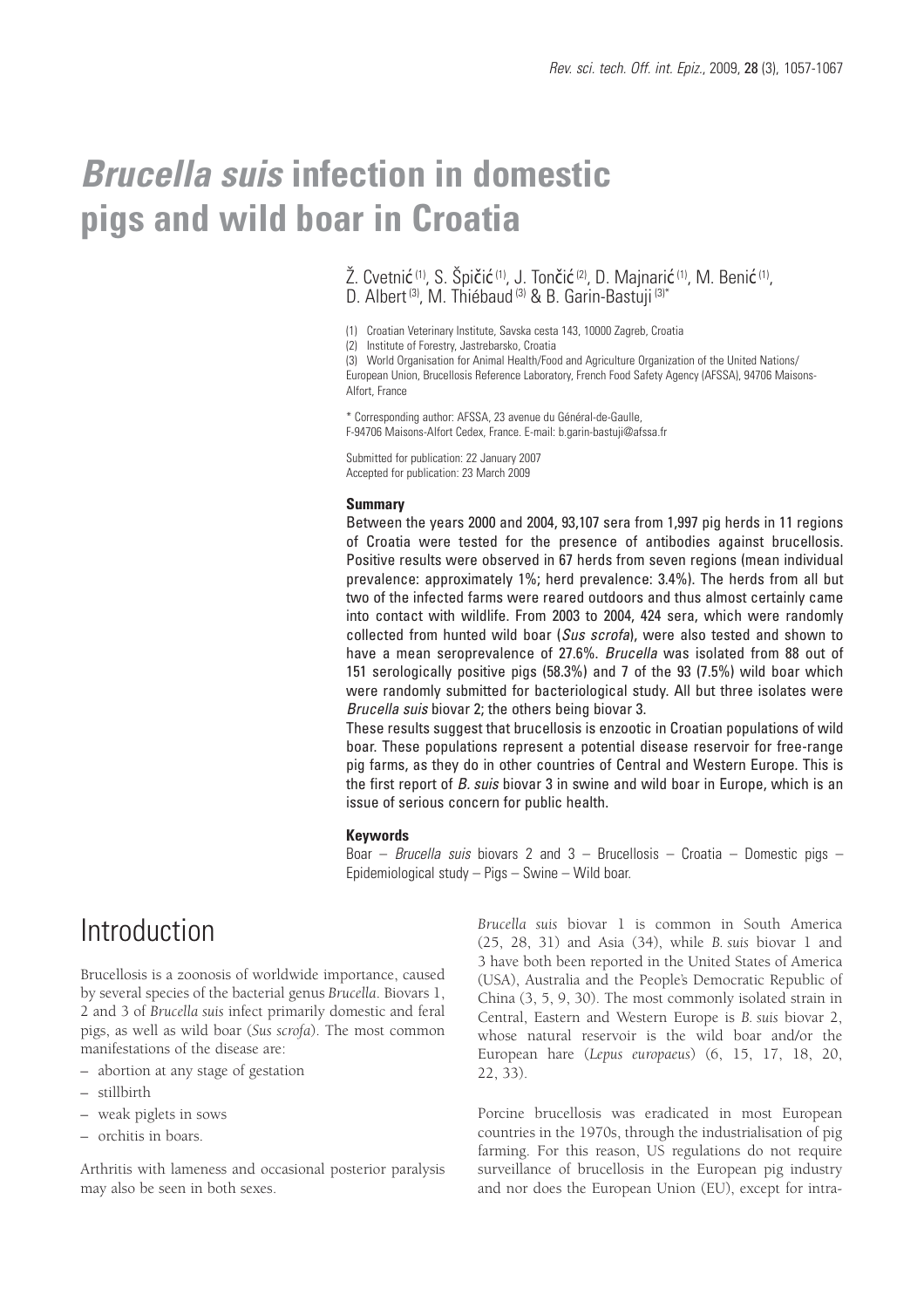Community trade in living animals, semen and embryos (11, 12). According to Godfroid and Käsbohrer (17), brucellosis has not been recorded in domestic pigs in Belgium since 1969 nor in the Netherlands since 1973. Moreover, it has never been recorded in Finland, Sweden, the United Kingdom (UK) or Norway (17). However, the disease re-emerged in the 1990s on pig farms that rear their animals outdoors, as a result of spill-over infection from hares or wild boar in Denmark, France and Germany (1, 15, 21, 22). *Brucella suis* biovar 2 infection in pigs has also been reported in Austria, Hungary, Portugal, Spain and Switzerland (10, 17).

*Brucella suis* biovar 2 has been described in hares and wild boar in other Central European countries, including:

- the Czech Republic (20)
- Croatia (8)
- Hungary (23)
- Poland (33)
- Slovakia (20, 26)
- Slovenia (4).

Godfroid *et al.* (18) and Garin-Bastuji *et al.* (14, 15) have reported the occurrence of brucellosis in wild boar, due to *B. suis* biovar 2, in Belgium and France, respectively. Positive serological reactions to brucellosis in wild boar ranged from 20% to 60% in France and reached 39% in the Belgian study. In both countries, *B. suis* biovar 2 was isolated from approximately 10% of hunted animals. Similar observations were reported in Switzerland (24), and Kautzsch *et al.* (22) described hares and wild boar as natural reservoirs of *B. suis* biovar 2 in Germany.

Transmission of *Brucella* from wild boar to domestic pigs has never been conclusively proven. However, as direct (genital) contact does occur between these two species, as demonstrated by the observation of hybrid piglets (19), this is a possible means of spreading the bacteria from wild to domestic swine.

The aim of this study was to describe the situation of brucellosis in domestic pigs and wild boar in Croatia, using serological and bacteriological methods. The tested population consisted of pigs that had either been kept traditionally, on pasture, or which came from large commercial farms. Randomly selected, hunted wild boar were also included in the study.

## Materials and methods

#### **Study population**

The domestic pig population that was tested included 93,107 animals from 1,997 flocks, in 11 different provinces of Croatia:

- Bjelovarsko-bilogorska
- Brodsko-posavska
- Koprivničko-križevačka
- Međimurska
- Osječko-baranjska
- Požeško-slavonska
- Sisačko-moslavačka
- Varaždinska
- Virovitičko-podravska
- Vukovarsko-srijemska
- Zagrebačka.

All these areas are on the mainland of Croatia, where intensive, semi-intensive and free-range pig holdings are concentrated. The domestic pig population consisted of:

- gilts aged over seven months
- breeding sows

– boars bred either for natural mating or for producing semen for artificial insemination.

The wild boar population employed during the tests included 424 wild boar, hunted between 2003 and 2004, from six different provinces, containing the most important hunting grounds in Croatia:

- Brodsko-posavska
- Koprivničko-križevačka
- Osječko-baranjska
- Požesko-slavonska
- Sisačko-moslavačka
- Vukovarsko-srijemska.

These wild boar included 235 females and 189 males, aged from six months to five years, and weighing from 21 to 135 kg.

#### **Serological examination**

#### Collection of blood samples

Domestic pigs were bled by venipuncture from the *vena cava cranialis, vena jugularis* or the ear vein. In wild boar, blood was collected from the thoracic cavity, the heart or the pericardium, immediately after shooting.

#### Serological tests

Sera were screened by the rose bengal test (RBT) and confirmed by the complement fixation test (CFT) and the indirect enzyme-linked immunosorbent assay (ELISA). The RBT and CFT were performed according to World Organisation for Animal Health (OIE) standard procedures (35), using antigens (Institut Pourquier, Montpellier,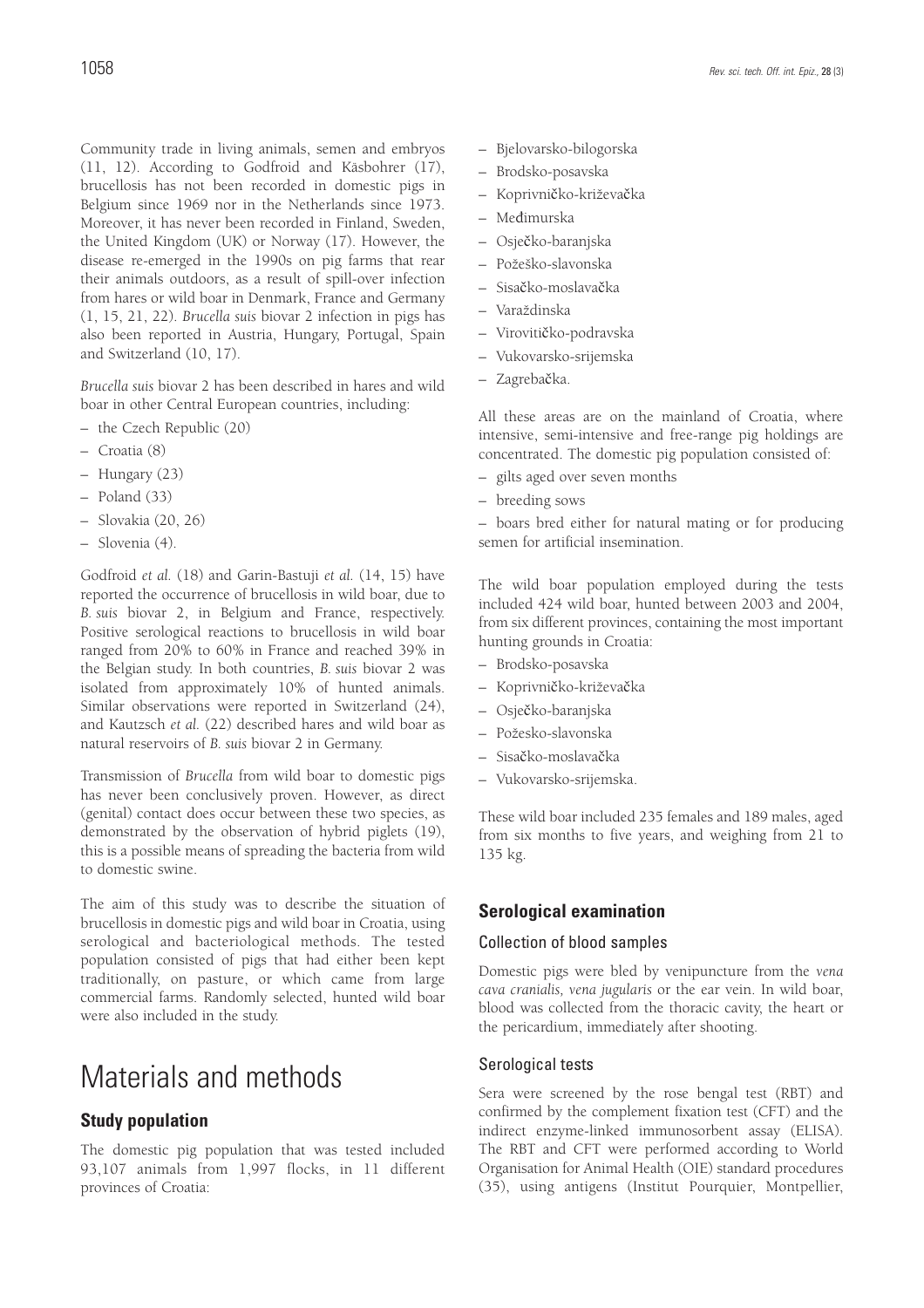France) fitting the OIE requirements (35). The indirect ELISA (i-ELISA) was also performed according to the standard OIE procedure (35), except that the antigen, conjugate and substrate were a CFT antigen (Croatian Veterinary Institute, Zagreb), protein-G (Sigma, Germany) and 3, 3', 5, 5'-tetramethylbenzidine (Sigma), respectively. Sera that gave an optical density (OD) that was higher than the mean OD of the negative sera (the negative threshold) plus two standard deviations were considered positive (2). Sera with OD values lying between the negative and positive thresholds were considered doubtful.

Individual results were considered positive when a positive RBT was confirmed either by a positive iELISA or CFT (> 20 IU/ml) result. A positive result in the RBT, associated with doubtful reactions in either the iELISA or the CFT (> 8.3 but < 20 IU/ml), was considered 'suspect'.

#### **Bacteriological examination**

#### Collection of tissue samples

Tissue samples from pigs and wild boar were collected during slaughtering or while dressing the carcass, respectively. The material included lymph nodes (parotid, sub-mandibular, retro-pharyngeal, portal, sub-iliac, mesothelial and supra-mammary) and reproductive organs (testes and uterus).

Samples were collected from 151 serologically positive pigs from five regions, comprising:

- 85 samples of uterus
- testes from 54 boar
- lymph nodes from 66 pigs and 12 aborted piglets.

Immediately after the wild boar in the study had been hunted and shot, tissue samples were taken from 93 animals from four regions, comprising:

- uterus samples from 45 animals
- testes samples from 48 animals
- lymph node samples from 42 animals.

#### Bacteriological analysis

Cultures were performed according to Alton *et al.* (2). Briefly, tissue samples homogenised in phosphate-buffered saline in a stomacher were directly cultured on nonselective nutritive blood agar (Merck), with 5% defibrinated sheep blood and the selective Farrell's medium (2). One plate of each medium was incubated at 37°C in normal atmosphere and one in the presence of 5% to  $10\%$  CO<sub>2</sub>. The growth and morphology of the colonies were monitored daily, up until ten days of incubation.

The suspect isolates were confirmed by a *Brucella* genusspecific polymerase chain reaction (PCR), targeting the gene encoding for the BSCP31 outer membrane protein and amplifying a fragment of 443 base pairs (bp) (32).

*Brucella* strains were finally biotyped according to Alton *et al.* (2). In brief, the strains were tested for lysis by phages Tbilisi at routine test dilution (RTD) and  $10^4 \times$  RTD, Weybridge and Izatnagar<sub>1</sub> at RTD, and for oxidase, urease,  $CO<sub>2</sub>$  requirement, H<sub>2</sub>S production, growth on thionin and basic fuchsin at 20 μg/ml and agglutination with anti-A and anti-M monospecific sera.

## **Results**

#### **Serological findings**

#### Domestic pigs

Positive reactions were found in 766 animals (0.8%) and suspect reactions in 223 pigs (0.2%), originating from 67 flocks in seven of the 11 sampling regions (Tables I and II).

#### Wild boar

Positive reactions were found in 98 animals (23.1%) and suspect reactions in 19 animals (4.5%), from five of the six sampling regions (Table III).

#### **Bacteriological findings**

#### Pigs

*Brucella* spp. identified by PCR were isolated from 88 out of the 151 serologically positive pigs examined (58.3%). According to conventional biotyping results, the most commonly isolated strain was *B. suis* biovar 2. However, *B. suis* biovar 3 was isolated on two occasions from the stomach contents of aborted piglets from the Osječkobaranjska (Djakovo) region (Table IV).

#### Wild boar

Seven out of the 93 (7.5%) wild boar yielded positive cultures, with isolation of *B. suis* biovar 2 on six occasions and biovar 3 in one case (Table V).

The geographical distribution of pig and wild boar isolates is presented in Figure 1.

#### **Gross pathology findings**

The macroscopic examination of the seropositive pigs revealed several cases of orchitis and/or epididymitis, with focal purulent necroses of various sizes in males (Fig. 2)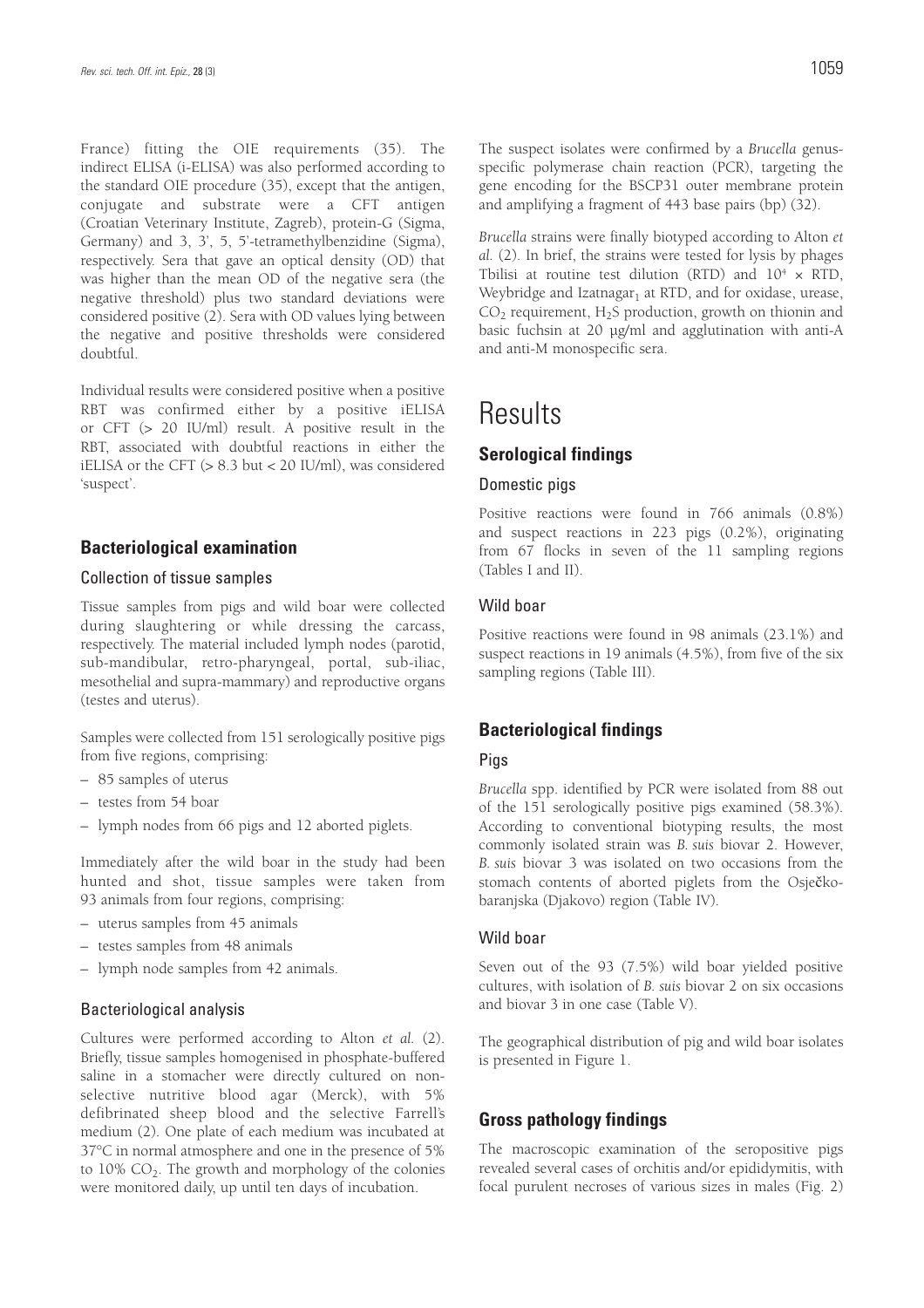| o se<br>۰. | w<br>۰.<br>۰. |  |
|------------|---------------|--|

| <b>Table I</b>                                                                            |
|-------------------------------------------------------------------------------------------|
| Seroprevalence of brucellosis in domestic pigs and pig herds in Croatia from 2000 to 2004 |

|              | No. of herds | <b>Seropositive herds</b> |                     | <b>No. animals</b> | <b>Seropositive animals</b> |                     |  |
|--------------|--------------|---------------------------|---------------------|--------------------|-----------------------------|---------------------|--|
| Year         | tested       | No.                       | $% (95\% CI)$       | tested             | No.                         | $% (95\% CI)$       |  |
| 2000         | 325          | 10                        | $3.08(2.12 - 4.03)$ | 17.783             | 141                         | $0.79(0.73-0.86)$   |  |
| 2001         | 420          | 25                        | $5.95(4.80-7.11)$   | 14.670             | 126                         | $0.86(0.78-0.94)$   |  |
| 2002         | 398          | 6                         | 1.51 (0.9-2.12)     | 23.948             | 212                         | $0.89(0.82 - 0.95)$ |  |
| 2003         | 505          | 20                        | $3.96(3.09-4.83)$   | 20,951             | 149                         | $0.71(0.65-0.77)$   |  |
| 2004         | 349          | 6                         | 1.72 (1.02-2.41)    | 15.755             | 138                         | $0.88(0.80 - 0.95)$ |  |
| <b>Total</b> | 1.997        | 67                        | $3.36(2.95-3.76)$   | 93,107             | 766                         | $0.82(0.79-0.85)$   |  |

CI: confidence interval

| Table II                                                                                        |  |
|-------------------------------------------------------------------------------------------------|--|
| Regional distribution of the seroprevalence of brucellosis in pigs in Croatia from 2000 to 2004 |  |

| <b>Analysed sera</b>     |        | <b>Positive reactions</b> |                     |          | <b>Suspect reactions</b> | <b>All reactions</b> |                     |  |
|--------------------------|--------|---------------------------|---------------------|----------|--------------------------|----------------------|---------------------|--|
| Region                   | (No.)  | No.                       | $% (95\% CI)$       | No.      | % (95% CI)               | No.                  | % (95% CI)          |  |
| VS                       | 2,535  | 338                       | 13.33 (12.66-14.01) | 59       | $2.33(2.03 - 2.63)$      | 397                  | 15.66 (14.94-16.38) |  |
| 0 <sub>B</sub>           | 54,391 | 159                       | $0.29(0.27 - 0.32)$ | 110      | $0.20(0.18-0.22)$        | 269                  | $0.49(0.46-0.52)$   |  |
| <b>BP</b>                | 5,656  | 88                        | 1.56 (1.39-1.72)    | 5        | $0.09(0.05-0.13)$        | 93                   | $1.64(1.48-1.81)$   |  |
| PS                       | 1,824  | 26                        | $1.43(1.15-1.70)$   |          | $0.38(0.24 - 0.53)$      | 33                   | 1.81 (1.50-2.12)    |  |
| VP                       | 12,887 | 0                         | 0                   | 0        | N                        |                      |                     |  |
| <b>BB</b>                | 790    | U                         |                     |          |                          |                      |                     |  |
| M                        | 5,186  | 0                         | 0                   |          |                          |                      |                     |  |
| V                        | 2,273  | $\Omega$                  |                     |          |                          |                      |                     |  |
| KK                       | 1,322  |                           | $0.08(0.00-0.15)$   |          |                          |                      | $0.08(0.00-0.15)$   |  |
| Ζ                        | 4,802  | 2                         | $0.04(0.01 - 0.07)$ | $\theta$ |                          | 2                    | $0.04(0.01 - 0.07)$ |  |
| <b>SM</b>                | 1.441  | 152                       | 10.55 (9.74-11.36)  | 42       | 2.91 (2.47-3.36)         | 194                  | 13.46 (12.56-14.36) |  |
| <b>Total</b>             | 93,107 | 766                       | $0.82(0.79-0.85)$   | 223      | $0.24(0.22-0.26)$        | 989                  | $1.06(1.03-1.10)$   |  |
| VS: Vukovarsko-srijemska |        | M:                        | Međimurska          |          |                          |                      |                     |  |

OB: Osječko-baranjska V: Varaždinska

PS: Požeško-slavonska Z: Zagrebačka

VP: Virovitičko-podravska SM: Sisačko-moslavačka

#### **Table III**

#### **Seroprevalence of brucellosis in wild boar in Croatia from 2003 to 2004**

| Region<br>VS<br>0 <sub>B</sub><br><b>BP</b><br>PS |       | <b>Analysed sera</b> |                     | <b>Positive reactions</b> |                    | <b>Suspect reactions</b> | <b>All reactions</b> |  |
|---------------------------------------------------|-------|----------------------|---------------------|---------------------------|--------------------|--------------------------|----------------------|--|
|                                                   | (No.) | No.                  | $% (95\% CI)$       | No.                       | $% (95\% CI)$      | No.                      | $% (95\% CI)$        |  |
|                                                   | 106   | 27                   | 25.47 (21.24-29.70) | 10                        | $9.43(6.59-12.27)$ | 37                       | 34.91 (30.28-39.54)  |  |
|                                                   | 104   | 40                   | 38.46 (33.69-43.23) | 4                         | $3.85(1.96-5.73)$  | 44                       | 42.31 (37.46-47.15)  |  |
|                                                   | 95    | 4                    | $4.21(2.15-6.27)$   | 0                         | 0                  | 4                        | $4.21(2.15-6.27)$    |  |
|                                                   |       | 0                    | 0                   | 0                         | 0                  | 0                        |                      |  |
| KK                                                | 63    | 11                   | 17.46 (12.68-22.24) |                           | $1.59(0.01-3.16)$  | 12                       | 19.05 (14.10-23.99)  |  |
| <b>SM</b>                                         | 55    | 16                   | 29.09 (22.97-35.22) | 4                         | 7.27 (3.77-10.77)  | 20                       | 36.36 (29.88-42.85)  |  |
| <b>Total</b>                                      | 424   | 98                   | 23.11 (21.07-25.16) | 19                        | 4.48 (3.48-5.49)   | 117                      | 27.59 (25.42-29.77)  |  |

VS: Vukovarsko-srijemska PS: Požeško-slavonska OB: Osječko-baranjska KK: Križevačko-koprivnička

BP: Brodsko-posavska SM: Sisačko-moslavačka

BP: Brodsko-posavska KK: Križevačko-koprivnička

BB: Bjelovarsko-bilogorska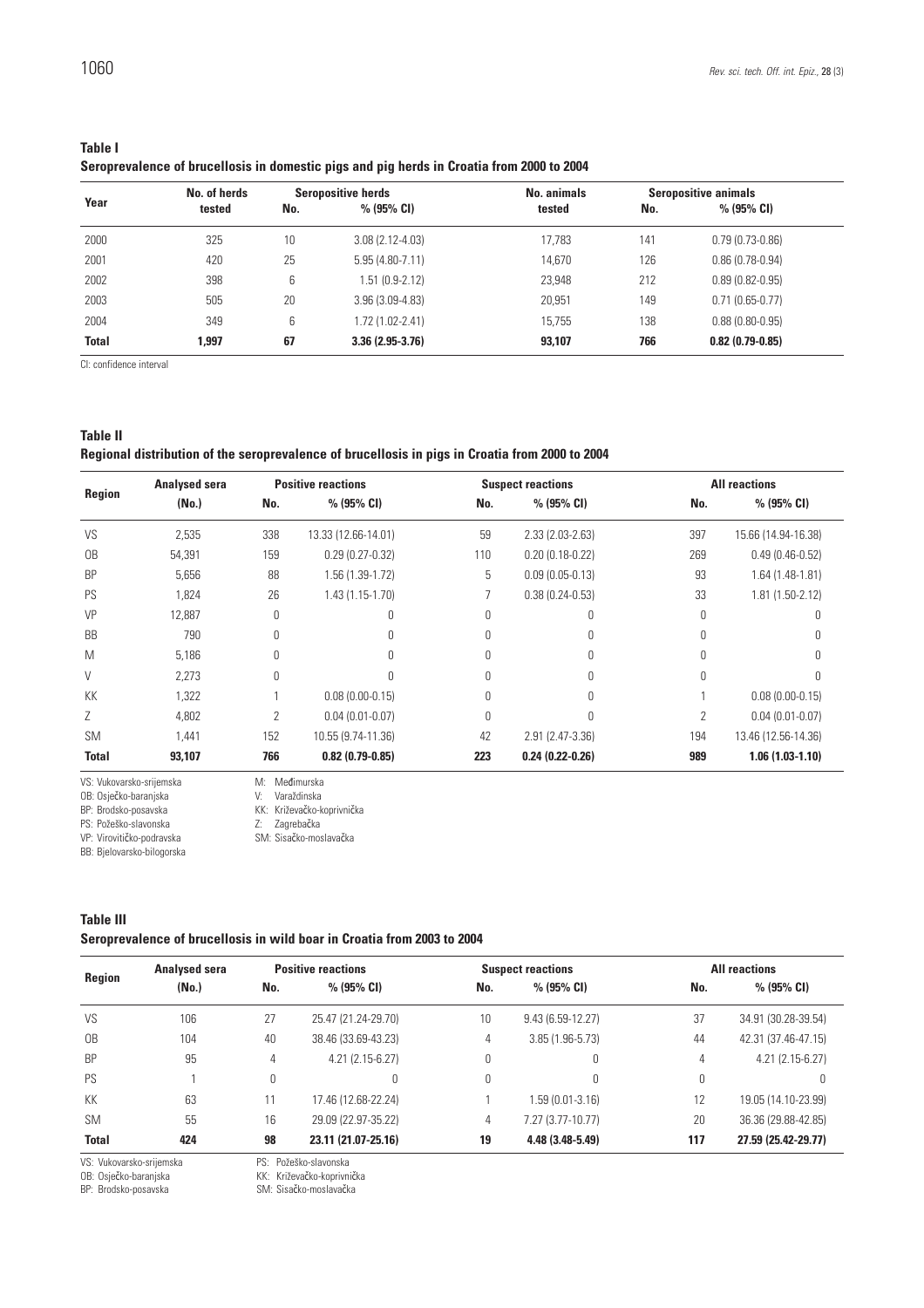| Region         |                |                | Samples examined in bacteriology (No.) | <b>Results (No. of animals)</b> |                 | <b>Brucella suis biovars</b> |                                 |
|----------------|----------------|----------------|----------------------------------------|---------------------------------|-----------------|------------------------------|---------------------------------|
|                | <b>Testes</b>  | <b>Uterus</b>  | <b>Aborted foetuses</b>                | Lymph nodes                     | <b>Examined</b> | Positive (%)                 | identified (No.)                |
| VS             | 18             | 46             | 2                                      | 24                              | 66              | 40(60.6)                     | biovar $2(40)$                  |
| 0 <sub>B</sub> | 16             | 32             | 2                                      | 20                              | 50              | 27(54.0)                     | biovar $2(25)$<br>biovar $3(2)$ |
| <b>BP</b>      | $\overline{2}$ | 0              | 0                                      | $\overline{2}$                  | 2               | 2(100)                       | biovar $2(2)$                   |
| PS             | 4              | $\overline{2}$ | 0                                      | 5                               | 11              | 4(36.4)                      | biovar $2(4)$                   |
| <b>SM</b>      | 14             | 5              | 8                                      | 15                              | 27              | 15(55.6)                     | biovar $2(15)$                  |
| <b>Total</b>   | 54             | 85             | 12                                     | 66                              | 156             | 88 (56.4)                    | biovar 2 (86)<br>biovar $3(2)$  |

| <b>Table IV</b>                                                                                                 |  |
|-----------------------------------------------------------------------------------------------------------------|--|
| Geographical origin and biovars of <i>Brucella suis</i> strains isolated from pigs in Croatia from 2000 to 2004 |  |

VS: Vukovarsko-srijemska PS: Požeško-slavonska<br>OB: Osječko-baranjska SM: Sisačko-moslavačka

BP: Brodsko-posavska

SM: Sisačko-moslavačka

#### **Table V**

#### **Geographical origin and biovars of** *Brucella suis* **strains isolated from wild boar in Croatia from 2003 to 2004**

|                  |               | Samples examined in bacteriology (No.) |             |                 | <b>Results (No. of animals)</b> | <b>Brucella suis biovars</b>   |  |
|------------------|---------------|----------------------------------------|-------------|-----------------|---------------------------------|--------------------------------|--|
| Region           | <b>Testes</b> | <b>Uterus</b>                          | Lymph nodes | <b>Examined</b> | Positive (%)                    | identified (No.)               |  |
| VS               | 16            | 10                                     | 9           | 26              | 2(7.7)                          | biovar $2(2)$                  |  |
| 0 <sub>B</sub>   | 10            | 18                                     | 12          | 28              | 2(7.1)                          | biovar $2(2)$                  |  |
| KK               | 12            | 10                                     | 5           | 22              | 0                               |                                |  |
| SM <sub>KK</sub> | 10            |                                        | 15          | 17              | 3(17.6)                         | biovar $2(2)$<br>biovar $3(1)$ |  |
| <b>Total</b>     | 48            | 45                                     | 41          | 93              | 7(7.5)                          | biovar $2(6)$<br>biovar $3(1)$ |  |

and metritis in females. Placentas were hyperaemic and oedematous, with yellowish purulent cheese-like miliary follicles (Fig. 3).

## Discussion

Swine brucellosis is a disease characterised by infertility and abortion in sows, deaths of piglets and orchitis in boars. Genital discharge is the most important source of infection. In uninfected flocks, the infection occurs after the introduction of infected animals. On many occasions, abortion is the only sign but it may be overlooked if animals are kept in groups. In such circumstances, members of the group usually eat the aborted foetuses and placentas. Another potential method of transmission in swine kept on pasture is direct and indirect contact with infected wild boar.

Legislation on porcine brucellosis in Croatia includes compulsory serological examination of all boars kept for natural covering or artificial insemination and 20% of breeding animals on large farms. Furthermore, every abortion in a sow must be notified and investigated for brucellosis.

During this five-year investigation, 93,107 swine sera were examined, from approximately 2,000 herds in 11 regions. The mean seroprevalence was low (1% in individual animals and 3.36% in herds). Far higher individual rates were found in two particular regions: Vukovarskosrijemska (15.7%) and Sisačko-moslavačka (13.5%).

Active disease was specifically identified on two commercial farms (both with about 1,000 breeding sows), in the eastern part of the country (Vukovarsko-srijemska and Osječko-baranjska). Brucellosis was eradicated on one of these farms (the Djakovo farm in Osječko-baranjska) by

VS: Vukovarsko-srijemska<br>
VS: Vokovarsko-srijemska<br>
OB: Osječko-baranjska<br>
SM: Sisačko-moslavačka SM: Sisačko-moslavačka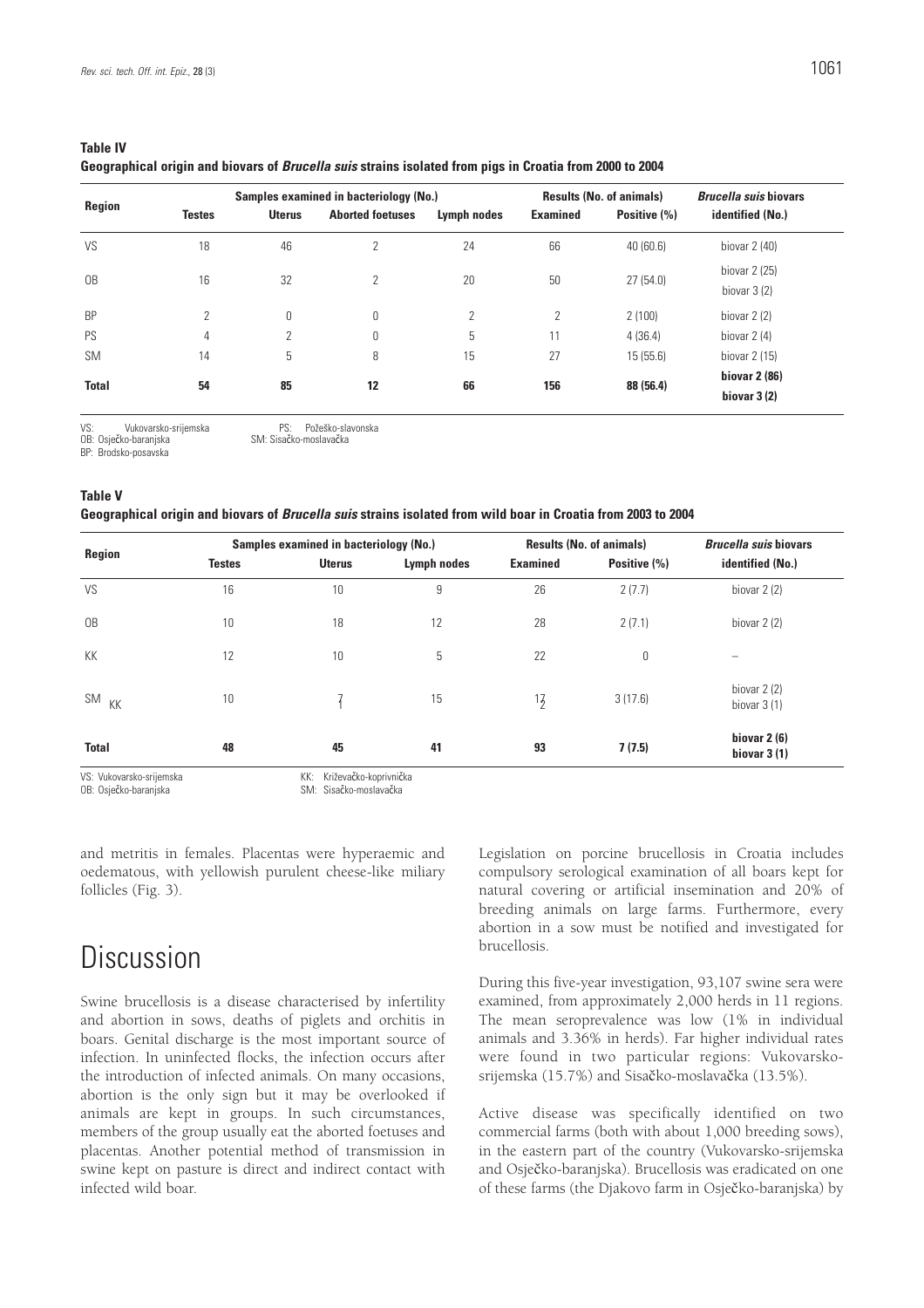

**Geographical distribution of the** *Brucella suis* **strains isolated from pigs and wild boar in Croatia** 

stamping out. The other infected farm (Ovčara-Vukovar, in Vukovarsko-srijemska) acquired the infection during the last Serbo-Croatian war (which began in 1991). So far, this farm has been subjected to the 'testing and slaughtering' eradication scheme. Unfortunately, the infection still persists. On both farms, *B. suis* biovar 2 was confirmed on several occasions. This confirms the real difficulty in eradicating brucellosis from large farms without using stamping out.

In some of the other areas where brucellosis was found, pigs are often kept traditionally on pastures and pig breeding is mostly extensive and based on natural covering. This increases the possibility of contact among pigs from different owners as well as with wild boar (6). This fact is especially highlighted in Sisačko-moslavačka county, alongside the Sava river on the southern border of the province, most particularly in the micro-location called 'Lonjsko polje Nature Park'. This park has a surface area of 506 km2, between Sisak in the west and Nova Gradiška in the east, and is the largest area of protected wetlands in Central Europe. In this region, pigs cohabit with other species of domestic animals and mate naturally. The highest seroprevalence found during this study was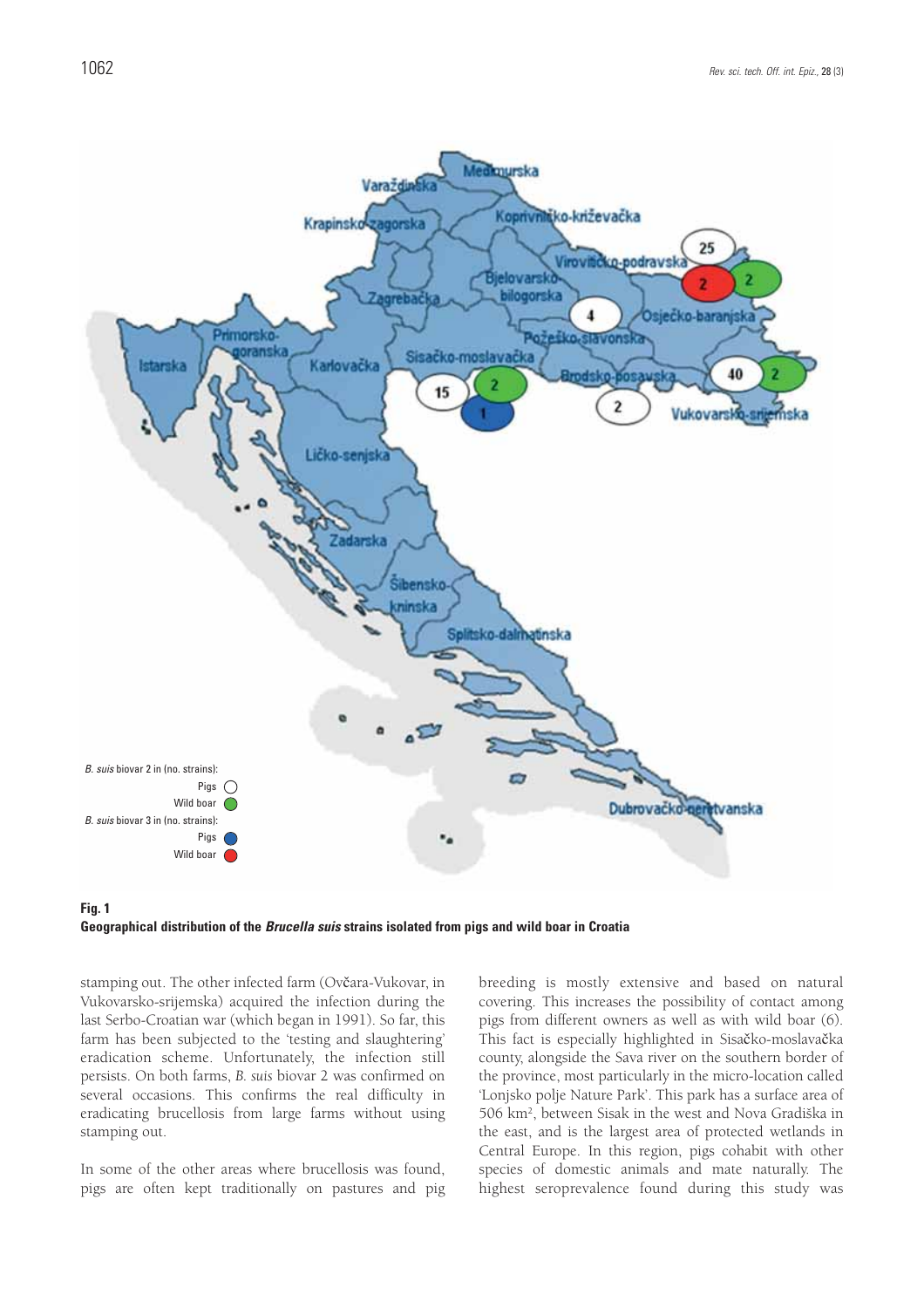

**Fig. 2 Gross aspect of orchitis in boar infected by** *Brucella suis* **biovar 2 (in Sisačko-moslavačka)**

recorded in this location. The seroprevalence rate of brucellosis observed in similarly kept animals from other regions was much lower. The positive results from eastern Croatia (Osječko-baranjska and Vukovarsko-srijemska) are related primarily to the large commercial farms described above.

In view of the low specificity of serological tests for porcine brucellosis (35), it seems probable that the positive serological results were due, at least in part, to *Yersinia enterocolitica* O:9 or other cross-reacting bacteria. To decrease the false positive reactions, individual results were considered positive only when a positive RBT was confirmed either by a positive iELISA or CFT. They were considered suspect when associated with doubtful reactions in the iELISA or CFT, with a probability of specific reactions being higher for positive animals than for suspect ones. Since cross-reactions could not be totally excluded, the seropositivity rate is assumed to give a rough evaluation only of the prevalence rate of *Brucella* infection.

In the region of Vukovarsko-srijemska, which had a high percentage of seropositive pigs, there is also a high percentage of seropositive wild boar. However, in the region of Osječko-baranjska, which demonstrated a low percentage of seropositive pigs, there is also a high percentage of seropositive wild boar. This apparent discrepancy may simply be related to the numbers of tested animals; hence, this could be a selection bias. The apparent selection bias could also be due to the potential for contact between pigs and infected wild boar. In Vukovarskosrijemska, pigs are usually free range, with considerable potential for contacts between the domestic and wild populations throughout the year. Conversely, in Osječkobaranjska, most domestic pigs are intensively farmed and very few pigs are free range. Among the latter, only gravid sows are allowed to range freely during the summer months. It is probable that, in Osječko-baranjska, while the prevalence of the infection is high in wild boar, very few pig farms are exposed to the wild boar population.

Bacteriological examination of the samples submitted from five regions produced *Brucella* isolates from 88 out of



**Fig. 3 Numerous miliary nodules in the mucous membrane of the uterus from a sow infected by** *Brucella suis* **biovar 2**

151 seropositive pigs. Most of the isolated strains (86) belonged to *B. suis* biovar 2. However, the two remaining strains, isolated from the stomach contents of aborted piglets from the farm in Djakovo, belonged to biovar 3 of *B. suis*.

From 2003 to 2004, this investigation was extended to wild boar from six counties, and 117 out of 424 serum samples examined were found to be positive or suspect (27.6%). *Brucella* strains were isolated from seven of the 93 (7.5%) tested animals from four counties. Six strains were identified as *B. suis* biovar 2, and one as *B. suis* biovar 3 (from Sisačko-moslavačka). This strain was isolated in Lonjsko polje Park, where the traditional method of breeding both horses and pigs in the pastureland environment enables contacts between domestic and wild animals, which probably also permits the spread of brucellosis and other diseases. This is partially confirmed by a previous isolation of biovar 3 from horses in the same micro-location: the first evidence of this biovar in Europe (7). The isolation of *B. suis* biovar 2 from pigs and wild boar in this area has already been described (6), but this is the first evidence of *B. suis* biovar 3 infection in pigs and wild boar in Europe.

Gagrcin *et al.* (13) described viral infections in wild boar in the former Yugoslavia, mentioning the importation of wild boar from Iraq. This may be the source of biovar 3 in Croatia, since this biovar is classically known to be enzootic in Asia. In the present study, *B. suis* biovar 2 was confirmed as the main cause of brucellosis in pigs and wild boar in Croatia, as it is in all other European countries where the infection has been reported. However, the concomitant presence of biovar 3 in such animal populations is of great concern in terms of public health. While biovar 2 of *B. suis* has very rarely been reported as a cause of human brucellosis and seems restricted to highly exposed and immuno-compromised hunters or breeders (16, 27), biovar 3 is known to be highly pathogenic to humans in Asia. Its presence in a wild population in Europe, a population whose size has increased exponentially in the last 20 years, suggests its potential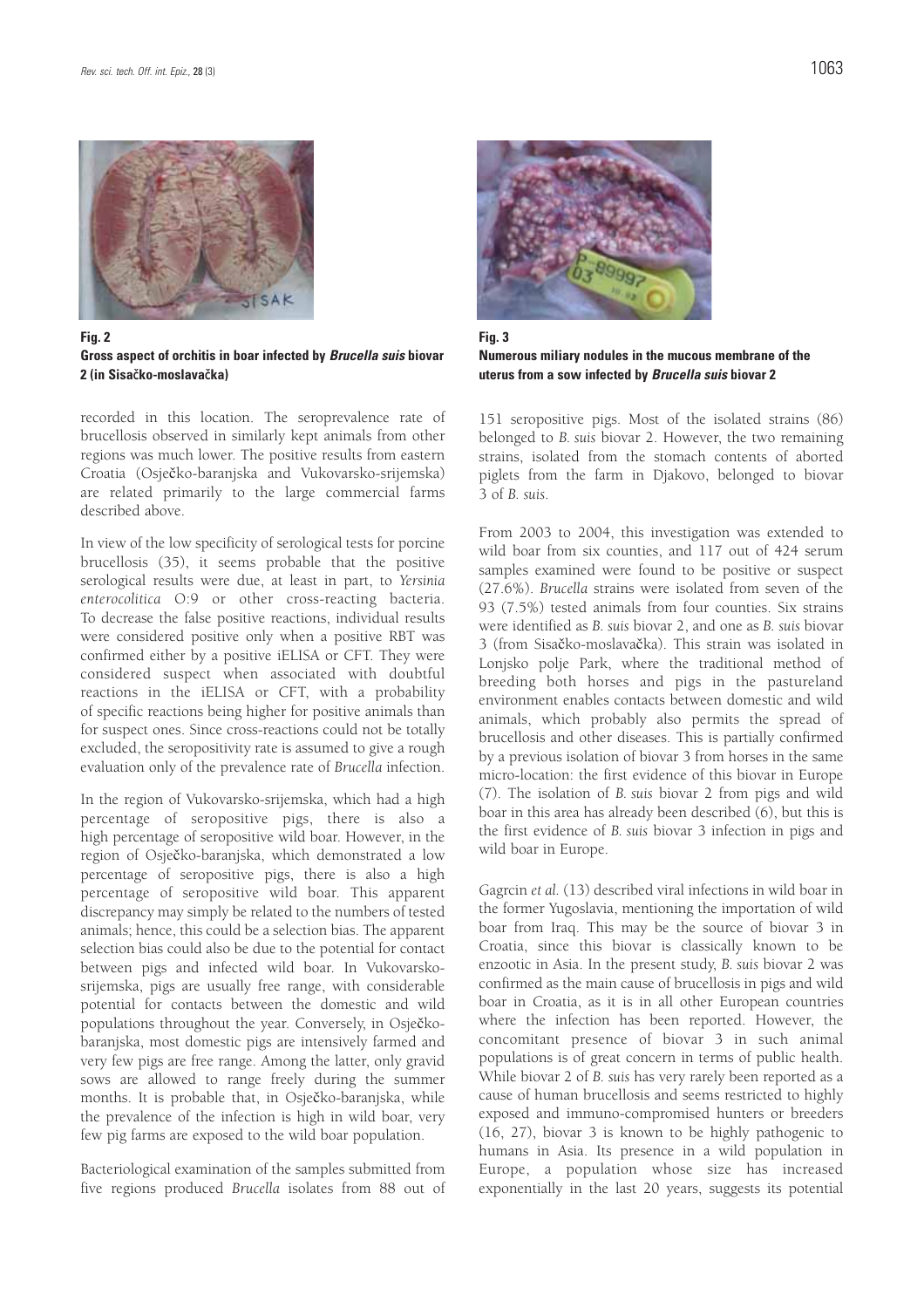spread throughout Europe, with serious consequences for medical and veterinary public health. Human infection caused by *B. suis* biovar 3 has not been reported in Croatia or the rest of Europe, in either rural populations or among hunters, despite the widespread practices of farming pigs and hunting wild boar throughout Europe. However, in most cases, the *Brucella* strain is rarely isolated from infected patients and, when it is isolated, it is very rarely typed.

This study found that infections in swine are relatively limited and mostly concentrated on free-range pig farms. It may be assumed that, as is the case for biovar 2 in other European countries, the infection of domestic pigs is due to direct contact between the pig population and the wild boar population; in particular, through breeding (15). *Brucella suis* biovar 3 has been isolated from horses in Croatia (7), but only two cases were identified among 6,015 serosurveyed animals. Horses are rarely tested for brucellosis in Europe. Apparently, *B. suis* infection has not spread in ruminants (Croatia has been free of bovine, ovine and caprine brucellosis since the 1990s) and, in fact, brucellosis was very rarely reported in small ruminants until the 1990 introduction of *B. melitensis* from a neighbouring infected country (29). Therefore, up until now, no argument has been made that *B. suis* biovar 3 infection is likely to have spread in the area.

In the absence of (*i*) an anti-*Brucella* vaccine which is efficient in pigs and/or easily applicable to wild boar, and (*ii*) eradication strategies that are easily applied to wild fauna, health authorities should promote the isolation and typing of *Brucella* in infected patients. Moreover, they should encourage the wildlife and game authorities to decrease wild boar populations until their density is sufficiently low to reduce the transmission of infection to domestic pigs and the risk to humans. Veterinary authorities should recommend or, even better, make compulsory the adequate fencing of free-range pig farms, to prevent the cross-breeding of wild boar with domestic sows, since this is, at present, thought to be the main route of infection.

ш

## **Infection à** *Brucella suis* **chez le porc domestique et le sanglier en Croatie**

Ž. Cvetnić, S. Špičić, J. Tončić, D. Majnarić, M. Benić, D. Albert, M. Thiébaud & B. Garin-Bastuji

#### **Résumé**

Les auteurs présentent les résultats d'une étude conduite en Croatie entre 2000 et 2004, au cours de laquelle 93 107 sérums porcins issus de 1 997 élevages de 11 régions du pays ont été analysés pour la recherche d'anticorps dirigés contre la brucellose. Des résultats positifs ont été observés dans 67 élevages de 7 régions (prévalence moyenne de 1 % environ à l'échelle individuelle et de 3,4 % à l'échelle des troupeaux). Tous les élevages infectés, sauf deux, étaient des élevages en plein air, très probablement en contact avec la faune sauvage. Des analyses ont également été réalisées sur 424 sérums prélevés de manière aléatoire sur des sangliers tués à la chasse en 2003 et 2004 ; la séroprévalence moyenne était de 27,6 %. *Brucella* spp. a pu être isolée de 88 des 151 porcs à sérologie positive (58,3 %) ainsi que de 7 des 93 sangliers (7,5 %) sélectionnés de manière aléatoire pour l'analyse bactériologique. Toutes les souches isolées se sont avérées être du biovar 2 de *Brucella suis*, à l'exception de trois d'entre elles qui appartenaient au biovar 3.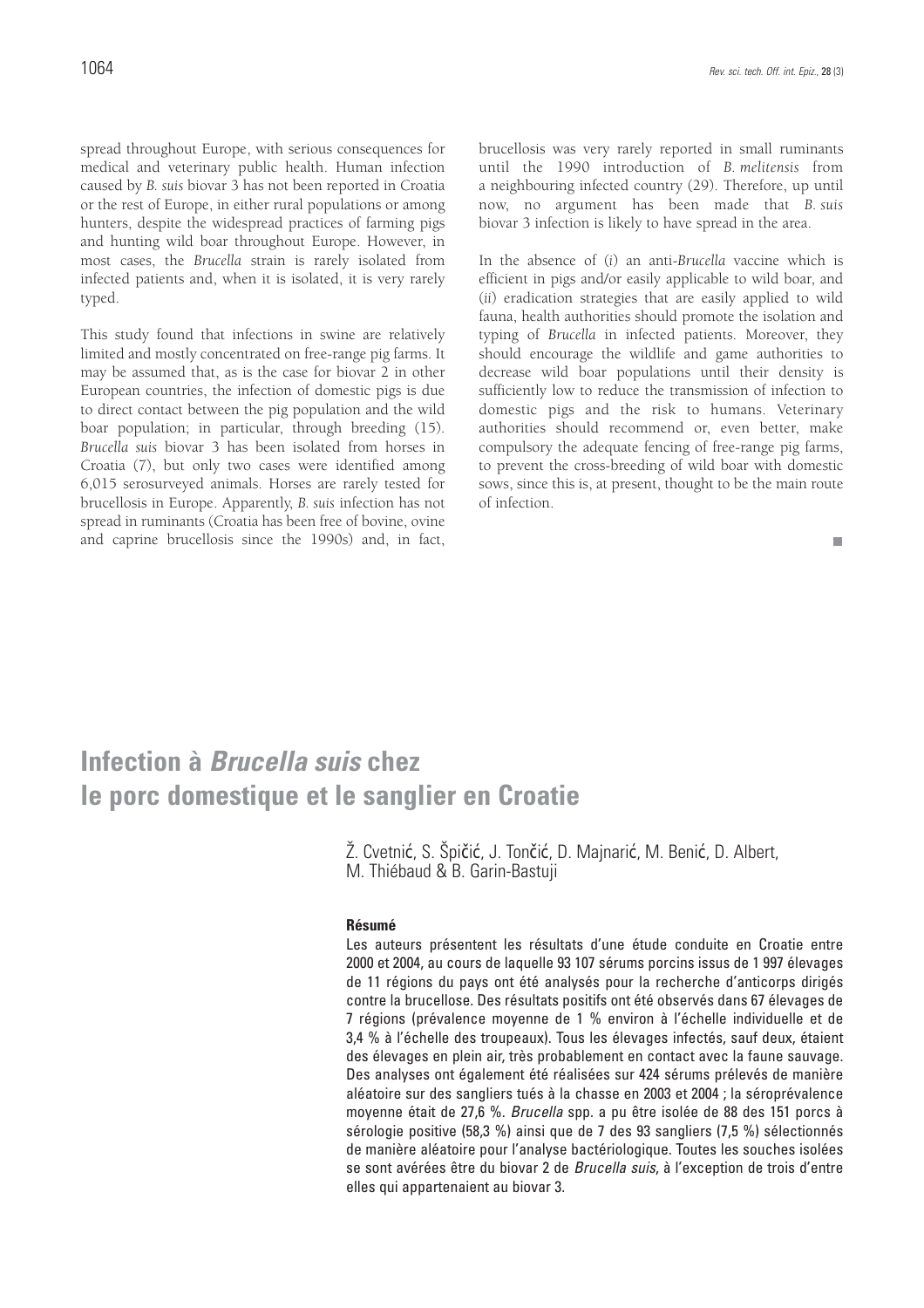Ces résultats indiquent que la brucellose est enzootique dans les populations de sangliers de Croatie. Ces populations constituent donc un réservoir potentiel de l'infection pour les porcs élevés en plein air, comme c'est déjà le cas dans d'autres pays d'Europe centrale et occidentale. C'est la première fois que *B. suis* biovar 3 est isolée chez des porcs et des sangliers en Europe ; cette découverte est préoccupante en termes de santé publique.

#### **Mots-clés**

*Brucella suis* biovars 2 et 3 – Brucellose – Croatie – Étude épidémiologique – Porc – Porc domestique – Sanglier – Sanglier sauvage – Suidé.

 $\overline{\phantom{a}}$ 

### **Infección de cerdos domésticos y jabalíes de Croacia por** *Brucella suis*

Ž. Cvetnić, S. Špičić, J. Tončić, D. Majnarić, M. Benić, D. Albert, M. Thiébaud & B. Garin-Bastuji

#### **Resumen**

Entre 2000 y 2004 se analizaron 93.107 muestras de suero procedentes de 1.997 explotaciones porcinas de once regiones de Croacia para detectar la presencia de anticuerpos contra la brucelosis. Se obtuvieron resultados positivos en 67 piaras de siete regiones (prevalencia mediana individual: 1% aproximadamente; prevalencia de piara: 3,4%). Todas las piaras infectadas, excepto dos, eran explotaciones al aire libre, probablemente en contacto con animales salvajes. De 2003 a 2004 también se analizaron 424 muestras séricas extraídas aleatoriamente de jabalíes abatidos por cazadores, en las que se observó una seroprevalencia mediana de 27,6%. Se aisló *Brucella* spp. en 88 de los 151 cerdos seropositivos (58,3%) y en 7 de los 93 jabalíes sometidos a examen bacteriológico aleatorio (7,5%). Todas las cepas aisladas pertenecían al biovar 2 de *Brucella suis*, excepto tres que correspondieron al biovar 3.

De estos resultados se deduce que la brucelosis es enzoótica en las poblaciones de jabalíes de Croacia; estas poblaciones pueden constituir un reservorio a partir del cual la enfermedad se extendería a granjas de cerdos al aire libre, como ocurre en otros países de Europa Central y Occidental. Es la primera vez que se notifica la presencia del biovar 3 de *B. suis* en cerdos y jabalíes europeos, hecho que constituye un grave motivo de preocupación desde el punto de vista de la salud pública.

#### **Palabras clave**

Biovares 2 y 3 de *Brucella suis* – Brucelosis – Croacia – Cerdo doméstico – Cerdo – Estudio epidemiológico – Jabalí – Suído.

п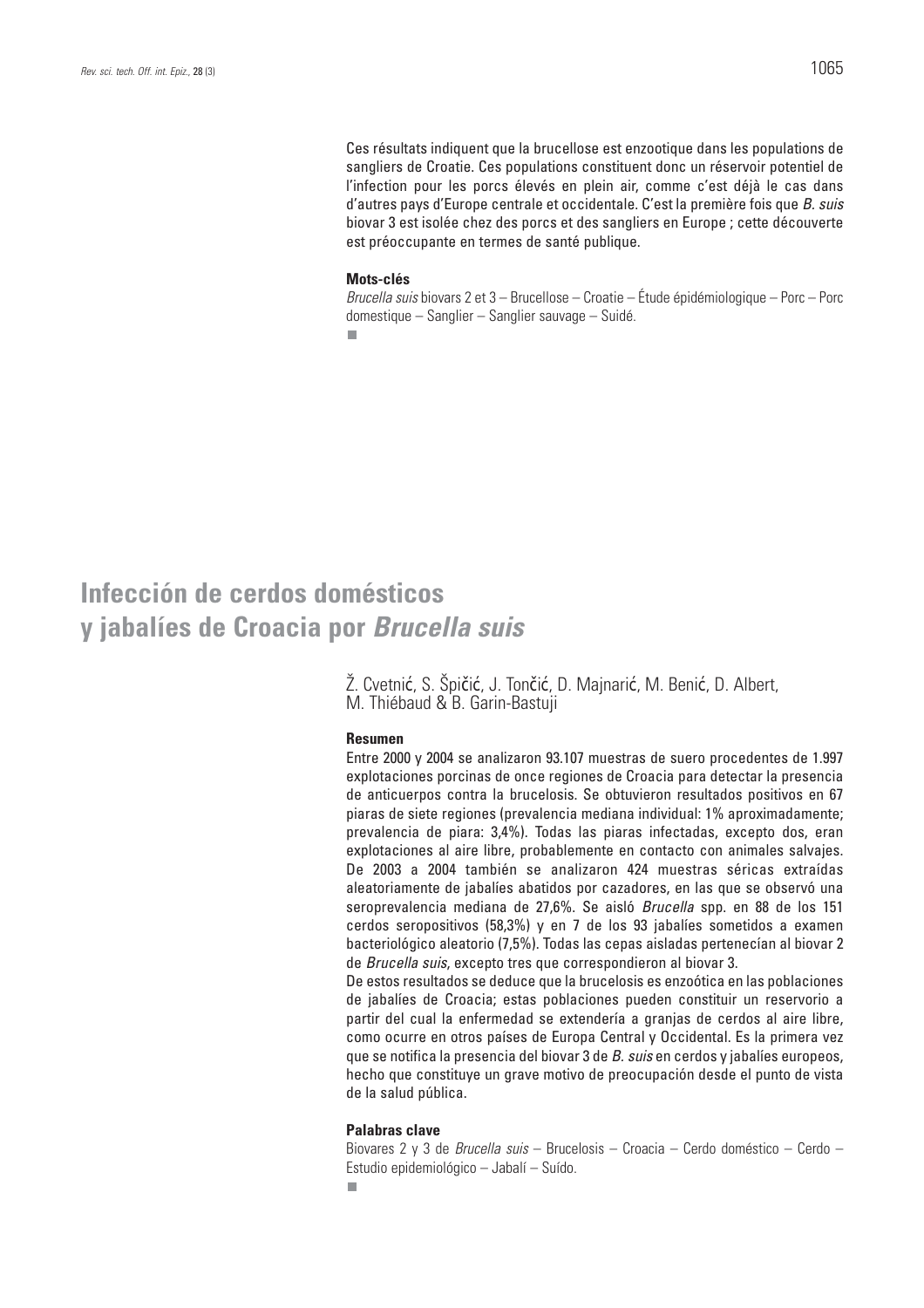## References

- 1. Al Dahouk S., Nöckler K., Tomaso H., Splettstoesser W.D., Jungersen G., Riber U., Petry T., Hoffmann D. *et al.* (2005). – Seroprevalence of brucellosis, tularemia, and yersiniosis in wild boars (*Sus scrofa*) from north-eastern Germany. *J. vet. Med., B, infect. Dis. vet. public Hlth*, **52** (10), 444-455.
- 2. Alton G.G., Jones L.M., Angus R.D. & Verger J.M. (1988). Techniques for the brucellosis laboratory, 1st Ed. National Institute of Agricultural Research, Paris, 1-190.
- 3. Becker H.N., Belden R.C., Breault T., Burridge M.J., Frankenberger W. & Nicoletti P. (1978). – Brucellosis in feral swine in Florida. *JAVMA*, **173** (9), 1181-1182.
- 4. Brgles I. & Batis J. (1981). Brucellosis in wild hares in Slovenia [in Serbian]. *Vet. Glasnik*, **6**, 555-560.
- 5. Cornell W.D., Chengappa M.M., Stuart L.A., Maddux R.L. & Hail R.I. (1989). – *Brucella suis* biovar 3 infection in a Kentucky swine herd. *J. vet. diagn. Invest.*, **1** (1), 20-21.
- 6. Cvetnić Ž., Mitak M., Ocepek M., Lojkic M., Terzic S., Jemersic L., Humski A., Habrun B. *et al.* (2003). – Wild boars (*Sus scrofa*) as reservoirs of *Brucella suis* biovar 2 in Croatia. *Acta vet. hung.*, **51** (4), 465-473.
- 7. Cvetnić Ž., Špičiv S., Curic S., Jukic B., Lojkic M., Albert D., Thiébaud M. & Garin-Bastuji B. (2005). – Isolation of *Brucella suis* biovar 3 from horses in Croatia. *Vet. Rec.*, **156** (18), 584-585.
- 8. Cvetnić Ž., Tončic J., Špičić S., Lojkic M., Terzic S., Jemersic L., Humski A., Curic S. *et al.* (2004). – Brucellosis in wild boars (*Sus scrofa*) in the Republic of Croatia. *Vet. Med. (Praha)*, **49**, 115-122.
- 9. Deqiu S., Donglou X. & Jiming Y. (2002). Epidemiology and control of brucellosis in China. *Vet. Microbiol.*, **90** (1-4), 165-182.
- 10. European Food Safety Authority (EFSA) (2006). *Brucella. In* The Community Summary Report on trends and sources of zoonoses, zoonotic agents, antimicrobial resistance and foodborne outbreaks in the European Union in 2005. *EFSA J.*, **94**, 146-159. Available at: www.efsa.europa.eu/etc/ medialib/efsa/science/monitoring\_zoonoses/reports/zoonoses \_report\_2005.Par.0001.File.dat/Zoonoses\_report\_2005.pdf.
- 11. European Union (1964). Council Directive 64/432/EEC of 26 June 1964 on animal health problems affecting intra-Community trade in bovine animals and swine. *Off. J. Eur. Communities*, **121**, 29/7/1964, 1977-2012. Available at: http://eurlex.europa.eu/smartapi/cgi/sga\_doc?smartapi!celexa pi!prod!CELEXnumdoc&lg=EN&numdoc=31964L0432&m odel=guichett.
- 12. European Union (1990). Council Directive 90/429/EEC of 26 June 1990 laying down the animal health requirements applicable to intra-Community trade in and imports of semen of domestic animals of the porcine species. *Off. J. Eur. Communities,* **L 224**, 18/8/1990, 62-72. Available at: www. efsa.europa.eu/etc/medialib/efsa/science/monitoring\_ zoonoses/reports/zoonoses\_report\_2005.Par.0001.File.dat/Z oonoses\_report\_2005.pdf.
- 13. Gagrcin M., Orlic D., Cirkovic D. & Jovanovic V. (1989). Prevalence of virus infections in wild pig populations of the territory of the Socialist Autonomous Province of Vojvodina [in Serbian]*. In* Proc. 3rd Symposium Savremeni pravci uzgoja divljaci [New models of game breeding], 25-27 May, Brioni, Croatia. Savez veterinara i veterinarskih techničara Jugoslavije, Beograd, 88-94.
- 14. Garin-Bastuji B., Cau C., Hars J., Boué F. & Terrier M.E. (2004). – Utilisation comparée du sérum, du poumon et du muscle pour le dépistage de la brucellose chez les sangliers. *Épidémiol. Santé anim.*, **45**, 13-23.
- 15. Garin-Bastuji B., Hars J., Calvez D., Thiébaud M. & Artois M. (2000). – Brucellose du porc domestique et du sanglier sauvage due à *Brucella suis* biovar 2 en France. *Épidémiol. Santé anim.*, **38**, 1-5.
- 16. Garin-Bastuji B., Vaillant V., Albert D., Tourrand B., Danjean M.P., Lagier A., Rispal P., Benquet B. *et al.* (2006). – Is brucellosis due to the biovar 2 of *Brucella suis* an emerging zoonosis in France? Two case reports in wild boar and hare hunters*. In* Proc. 1st International Meeting on Treatment of Human Brucellosis, 7-10 November, Ioannina, Greece.
- 17. Godfroid J. & Käsbohrer A. (2002). Brucellosis in the European Union and Norway at the turn of the twenty-first century. *Vet. Microbiol.*, **90** (1-4), 135-145.
- 18. Godfroid J., Michel P., Uytterhaegen L., de Smedt C., Rasseneur F., Boelaert F., Saegerman C. & Patigny X. (1994). – Brucellose enzootique à *Brucella suis* biotype 2 chez le sanglier (*Sus scrofa*) en Belgique. *Ann. Méd. vét.*, **138**, 263-268.
- 19. Hars J., Thiébaud M., Cau C., Rossi S., Baubet E., Boué F. & Garin-Bastuji B. (2004). – La brucellose du sanglier et du lièvre, due à *Brucella suis* 2, en France. *Faune sauvage*, **261**, 18-23.
- 20. Hubalek Z., Treml F., Juricova Z., Hunady M., Halauzka J., Janik V. & Bill D. (2002). – Serological survey of the wild boar (*Sus scrofa*) for tularemia and brucellosis in South Moravia, Czech Republic. *Vet. Med. (Praha)*, **47**, 60-66.
- 21. Jungersen G., Sørensen V., Giese S.B., Stack J.A. & Riber U. (2006). – Differentiation between serological responses to *Brucella suis* and *Yersinia enterocolitica* serotype O:9 after natural or experimental infection in pigs. *Epidemiol. Infect*., **134** (2), 347-357.